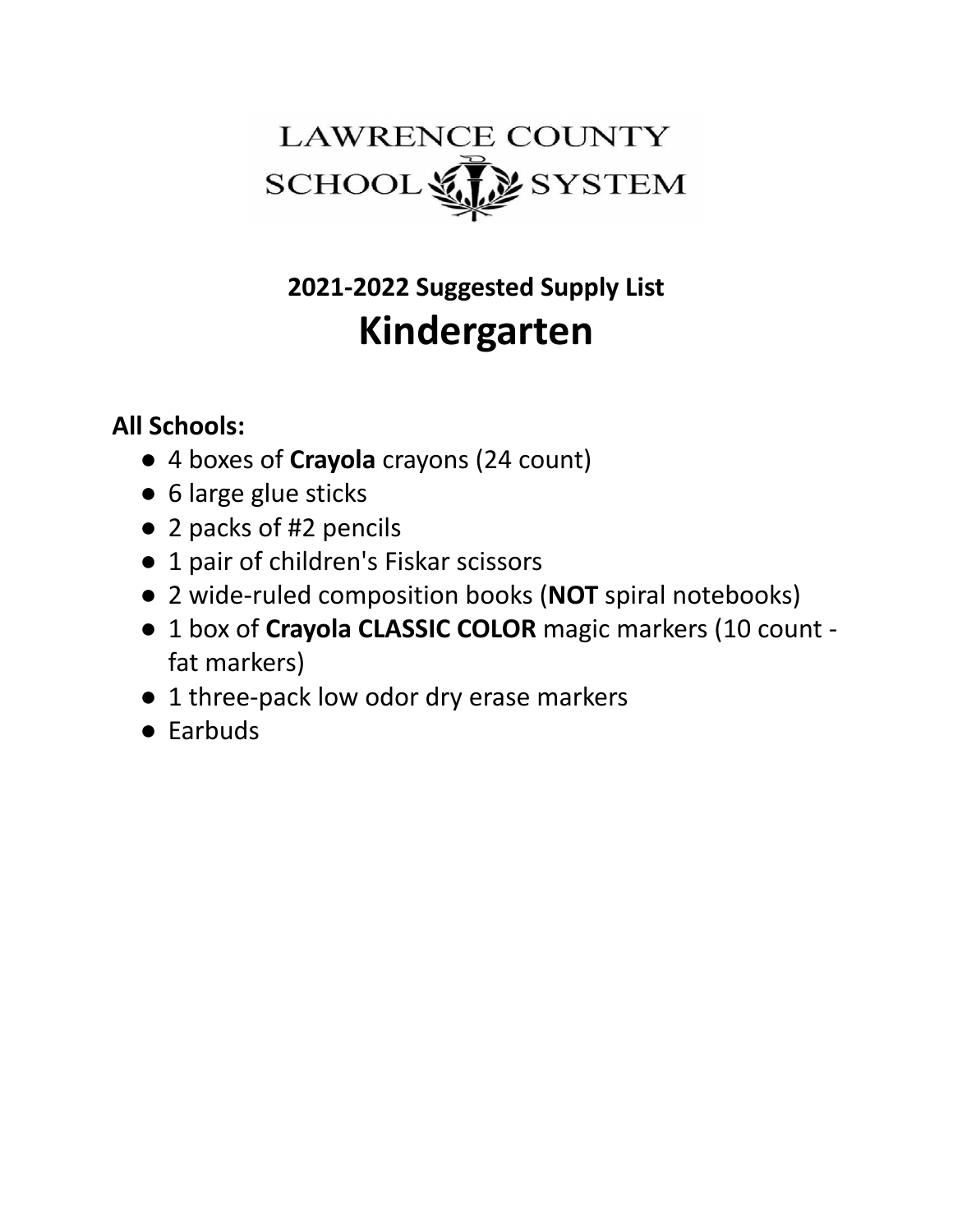### **LAWRENCE COUNTY** SCHOOL SYSTEM

# **2021-2022 Suggested Supply List First Grade**

- 2 boxes of **Crayola** crayons (24 count)
- 2 packs of #2 pencils
- 5 large glue sticks
- 1 pair of children's Fiskar scissors
- 2 wide-ruled composition books (**NOT** spiral notebooks)
- 1 box of **Crayola CLASSIC COLOR** magic markers (10 count fat markers)
- 1 three-pack low odor dry erase markers
- Earbuds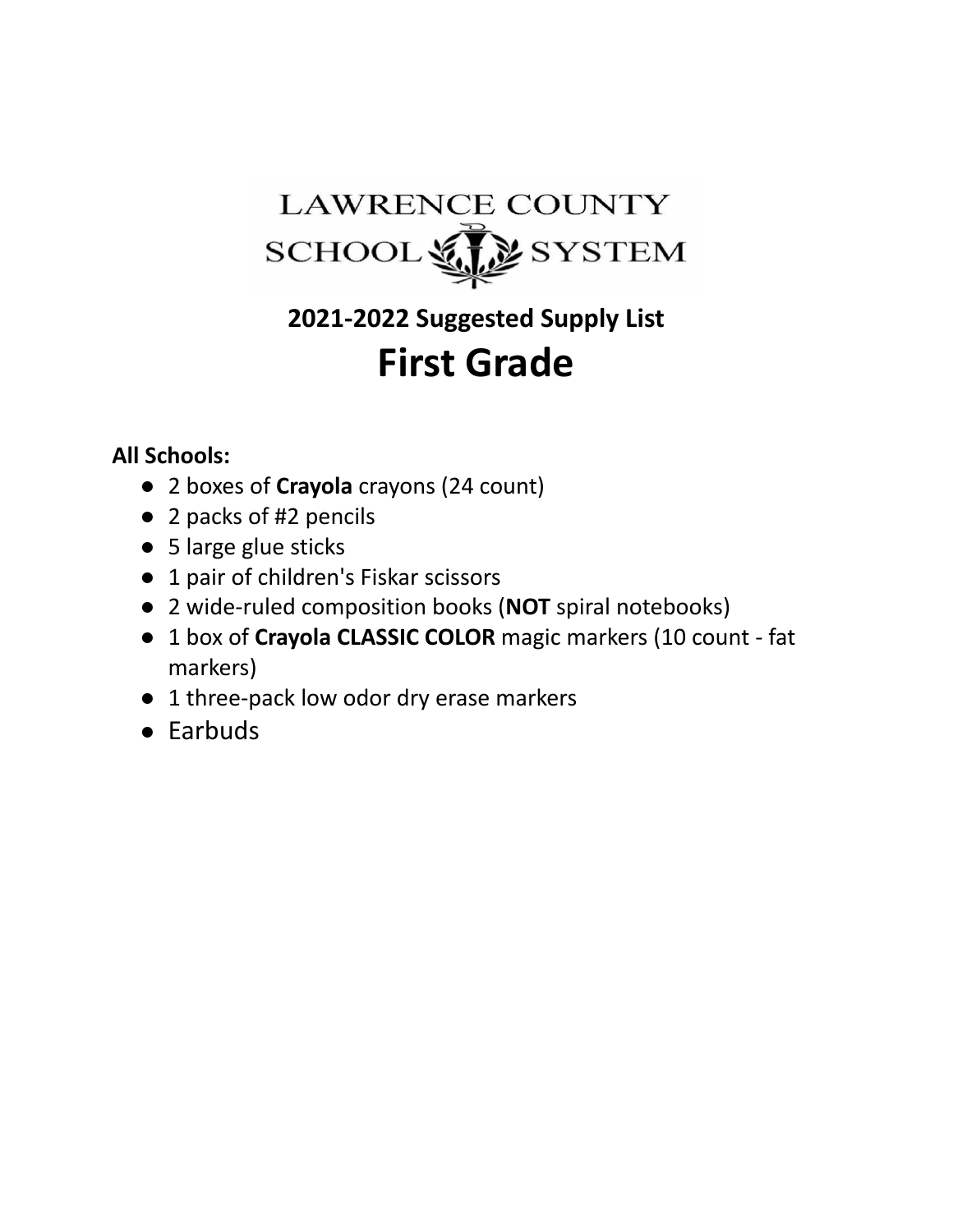

# **2021-2022 Suggested Supply List Second Grade**

- 2 boxes of **Crayola** crayons (24 count)
- 4 large glue sticks
- 2 packs of #2 pencils
- 2 wide-ruled composition books
- 1 box of **Crayola CLASSIC COLOR** magic markers (10 count fat markers)
- 1 three-pack low odor dry erase markers
- 1 pair of children's **POINTED** Fiskar scissors
- Earbuds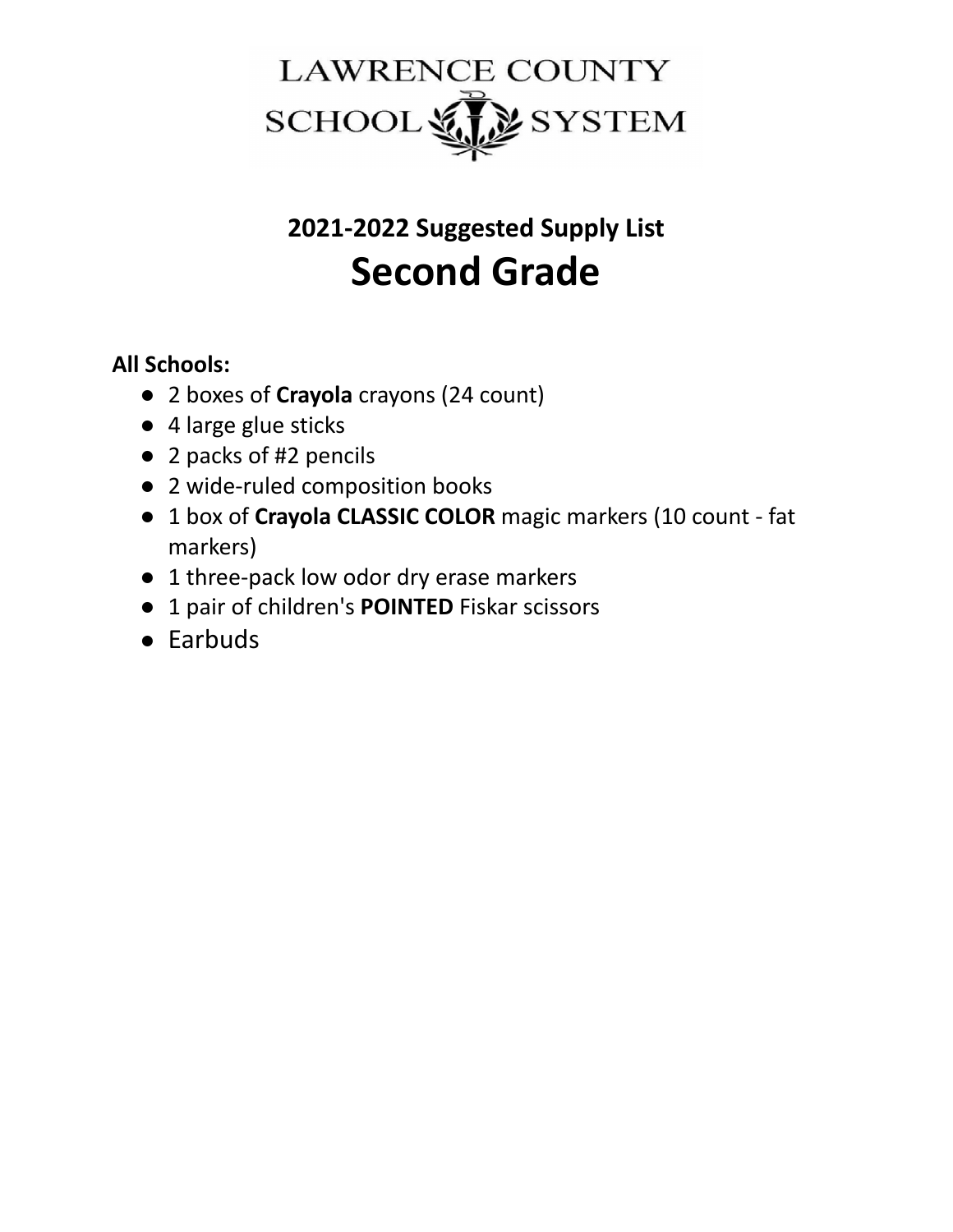

# **2021-2022 Suggested Supply List Third Grade**

- 2 boxes of **Crayola** crayons (24 count)
- 2 large glue sticks
- 2 packs of #2 pencils
- 2 packs wide-ruled notebook paper
- 3 wide-ruled composition books
- 1 three-pack low odor dry erase markers
- 2 highlighters
- Earbuds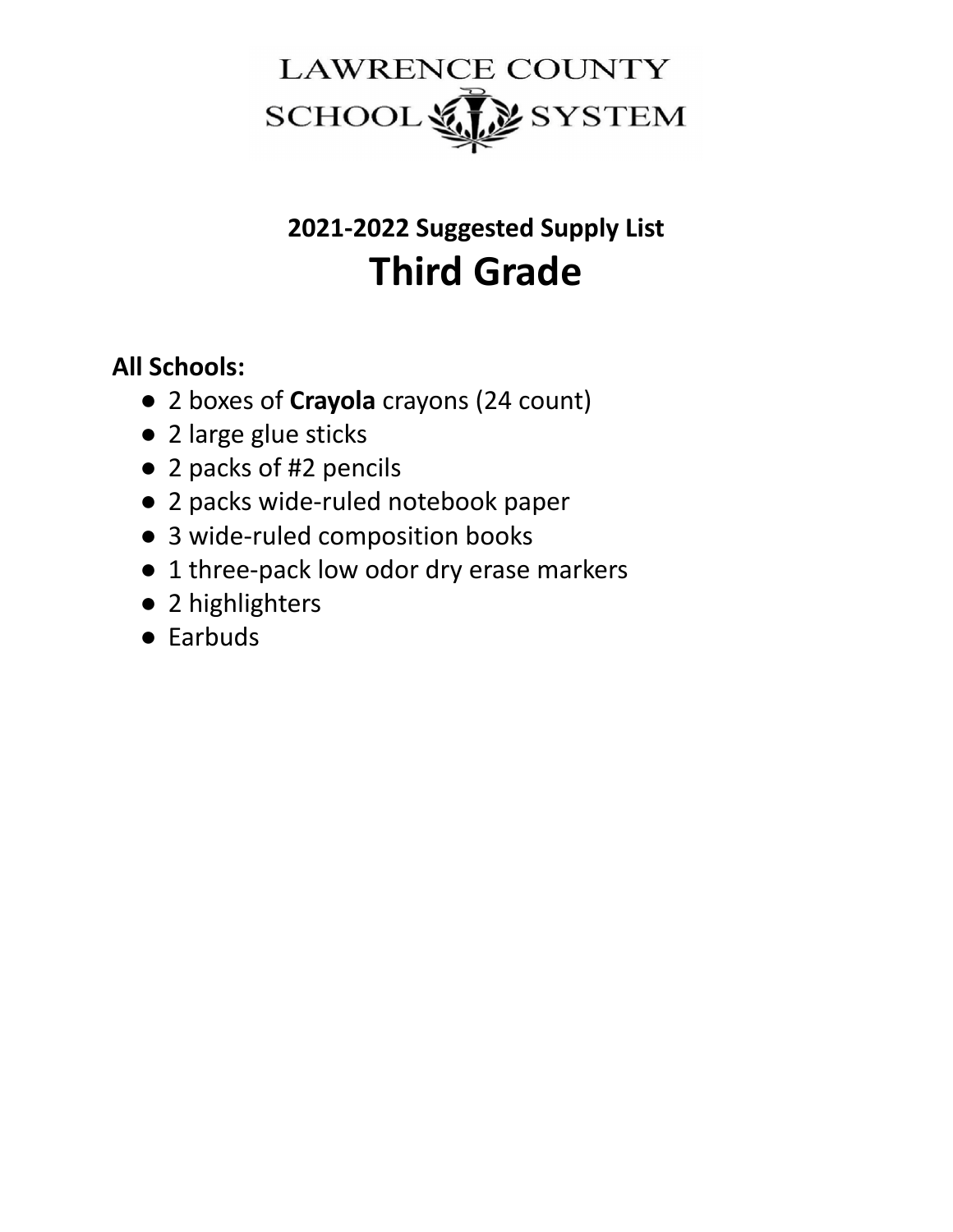

# **2021-2022 Suggested Supply List Fourth Grade**

- 1 plain 1 in. 3-ring binder
- 1 plastic folder with prongs
- 1 pk. colored pencils
- 2 large glue sticks
- 2 packs of #2 pencils
- 2 packs wide ruled notebook paper
- 3 wide-ruled composition books
- 2 highlighters
- 1 three-pack low odor dry erase markers
- Earbuds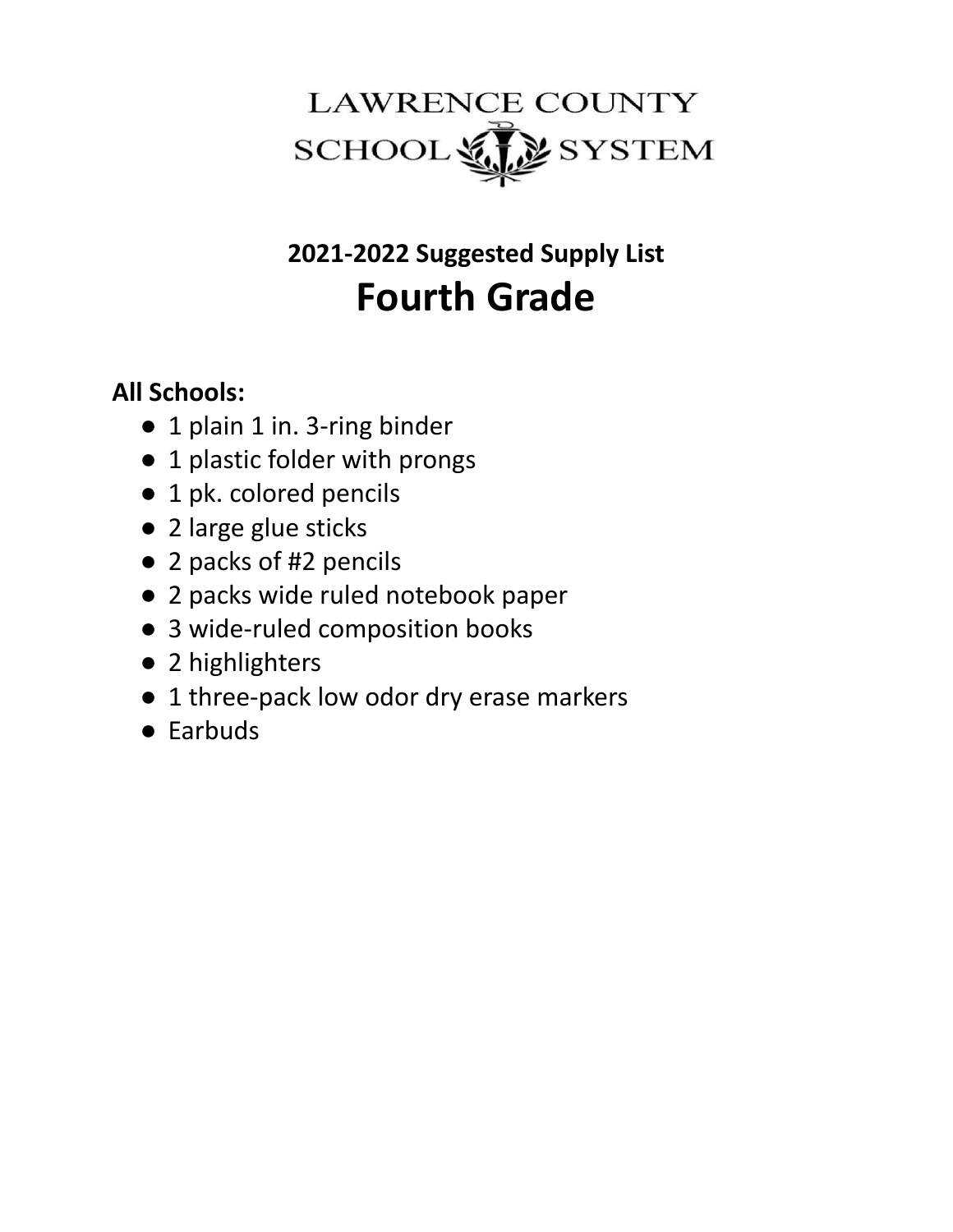

# **2021-2022 Suggested Supply List Fifth Grade**

- 1 plain 1 in. 3-ring binder
- 1 pk. colored pencils
- 2 large glue sticks
- 2 packs of #2 pencils
- 2 packs wide-ruled loose-leaf paper
- 2 wide-ruled composition books
- 1 pack highlighters
- 1 three-pack low odor dry erase markers
- Earbuds